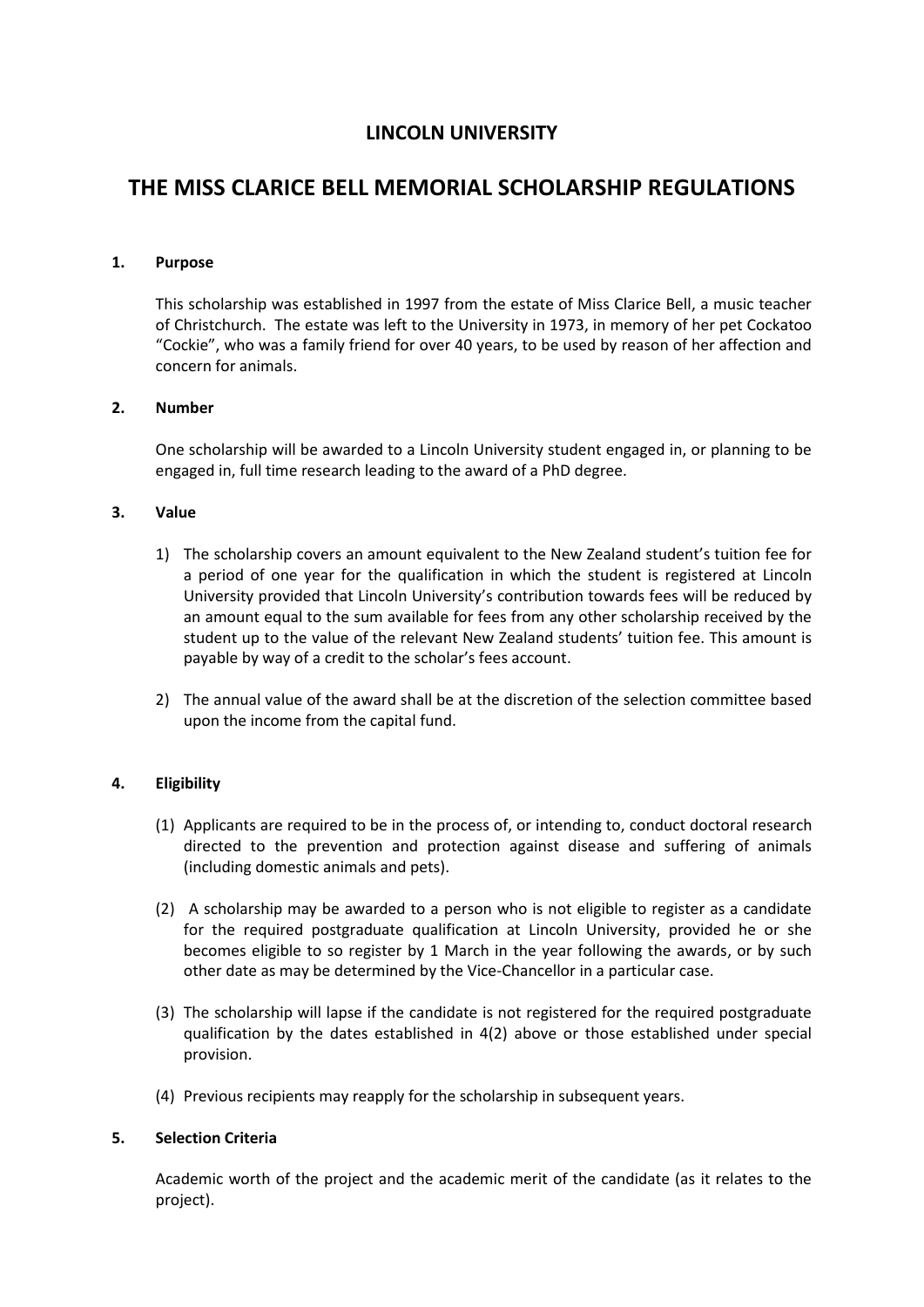### **6. Selection Committee**

The scholarship shall be awarded by the Lincoln University Council on the recommendation of a Selection Committee which shall comprise:

- (1) The Convenor of the Lincoln University Scholarships Committee (or nominee);
- (2) A representative from the Agricultural and Life Sciences Faculty.
- (3) The selection committee may refrain from making an award if, in their opinion, there are no applicants of sufficient merit.

# **7. Tenure**

The scholarship shall be tenable for a maximum period of twelve months.

(1) The tenure of the scholarship shall begin at the commencement of the Semester immediately following the award.

# **8. Co-Tenure**

The scholarship may be held with any other scholarship, bursary, prize or fellowship, unless the conditions of the other award preclude it.

### **9. Review of Conduct/Progress**

The scholarship may be terminated by the Vice-Chancellor at any time on receipt of a report from the Lincoln University Postgraduate Scholarships Committee that the conduct or progress of the awardee has been unsatisfactory.

### **10. Applications**

Candidates shall submit applications on the form provided to:-

The Scholarships Office **or email to:** scholarships@lincoln.ac.nz Lincoln University PO Box 85084 Lincoln 7647 Christchurch

Not later than the closing date of 31 October.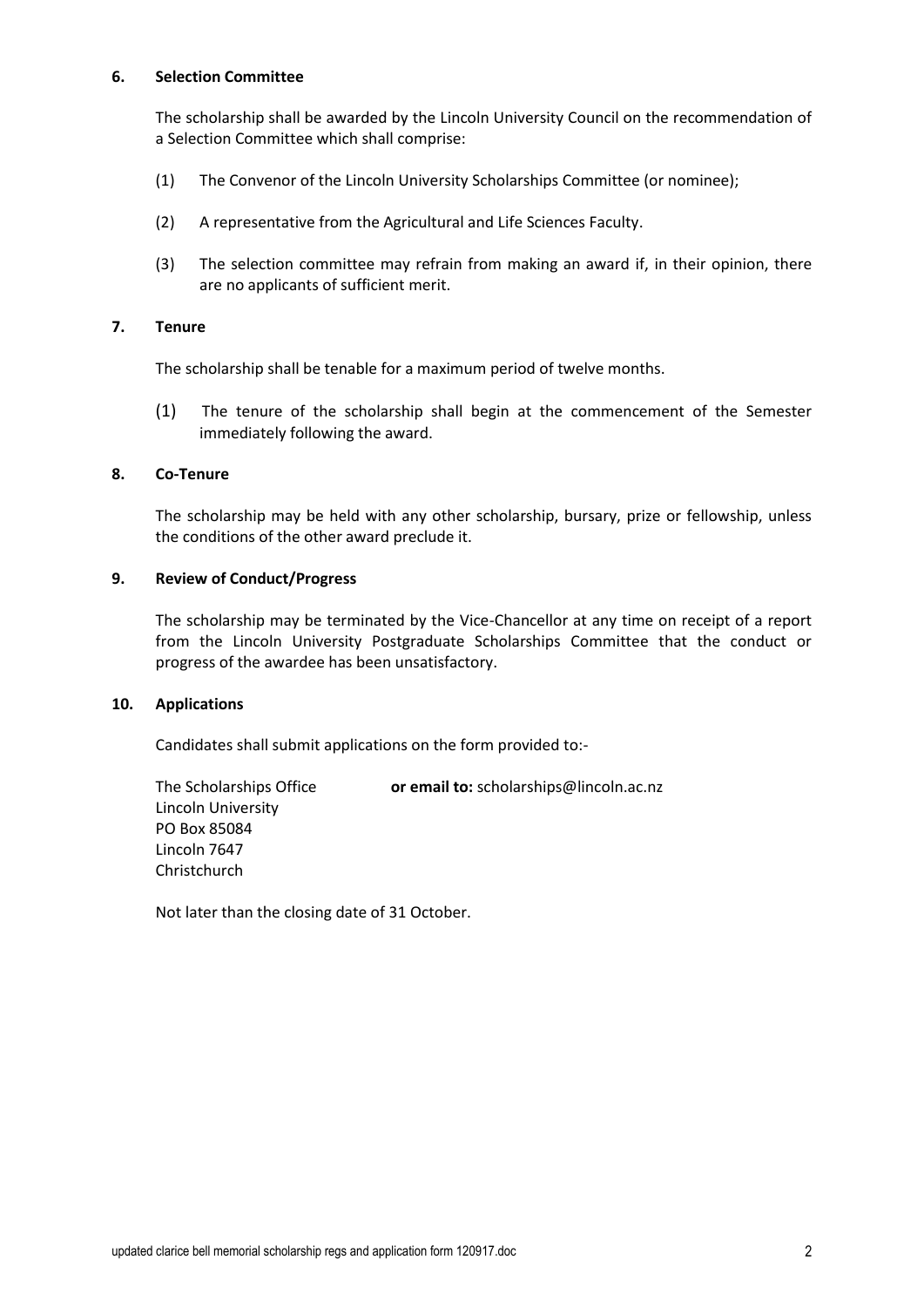

New Zealand's specialist land-based university

# **MISS CLARICE BELL MEMORIAL SCHOLARSHIP**

# **APPLICATION FORM**

| <b>Student Information</b>                                                                                                                                               |  |
|--------------------------------------------------------------------------------------------------------------------------------------------------------------------------|--|
| Family Name:                                                                                                                                                             |  |
| First Name/s:                                                                                                                                                            |  |
| Date of Birth:                                                                                                                                                           |  |
| Postal address:                                                                                                                                                          |  |
|                                                                                                                                                                          |  |
| Email address:<br>(Please note that we will acknowledge receipt<br>of your application via your email address<br>after the published closing date of the<br>scholarship) |  |
| Mobile number:                                                                                                                                                           |  |
| Lincoln Student ID Number:                                                                                                                                               |  |
| (if known)                                                                                                                                                               |  |

|                                        | <b>Academic Information</b>    |
|----------------------------------------|--------------------------------|
| Programme of Study at Lincoln          |                                |
| University                             |                                |
| <b>Highest Tertiary Qualification:</b> |                                |
|                                        |                                |
| Please list other scholarships you     |                                |
| have been awarded in the last two      |                                |
| years.                                 |                                |
| <b>Academic Distinctions:</b>          |                                |
|                                        |                                |
| Please list all tertiary institutions  |                                |
| where you have previously studied.     |                                |
| Provide certified copies of            | (tick when attached)<br>$\Box$ |
| academic transcripts for all tertiary  |                                |
| qualifications not obtained from       |                                |
| Lincoln University.                    |                                |

| <b>Financial Information</b>     |                                    |                        |
|----------------------------------|------------------------------------|------------------------|
| Please indicate your intended    | Student Allowance □                | Student Loan           |
| means of financial support. Mark | Parental support $\Box$            | Part-time employment □ |
| all boxes that apply.            | Other (Please give details) $\Box$ |                        |
|                                  |                                    |                        |
|                                  |                                    |                        |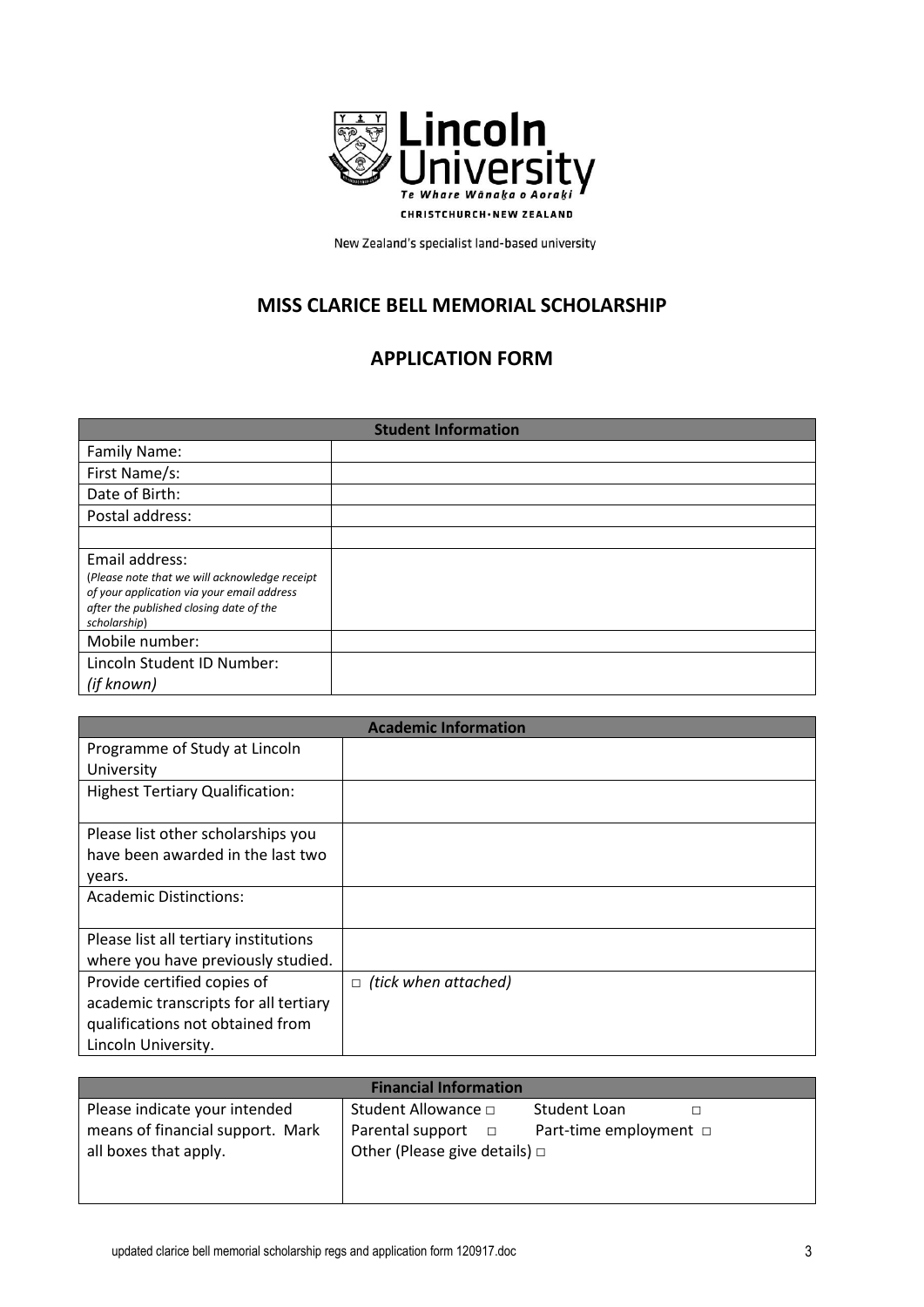| <b>Research Information</b>        |                             |  |
|------------------------------------|-----------------------------|--|
| Please outline your research       |                             |  |
| interests and how they apply to    |                             |  |
| this particular scholarship (up to | $\Box$ (tick when attached) |  |
| 500 words).                        |                             |  |
|                                    |                             |  |

| <b>References</b>                                                                              |            |  |
|------------------------------------------------------------------------------------------------|------------|--|
| Please submit two confidential letters of reference with your application.                     |            |  |
|                                                                                                |            |  |
| Please provide the name, title, address, phone number and email address for your two referees: |            |  |
| Referee 1:                                                                                     | Referee 2: |  |
|                                                                                                |            |  |
|                                                                                                |            |  |
|                                                                                                |            |  |
|                                                                                                |            |  |
|                                                                                                |            |  |
|                                                                                                |            |  |
|                                                                                                |            |  |

| Declaration:                                                                                             |       |
|----------------------------------------------------------------------------------------------------------|-------|
| I declare that the information contained in and provided in connection with this application is true and |       |
| correct. I acknowledge that giving false or misleading information is a serious offence.                 |       |
| Signature:                                                                                               | Date: |
|                                                                                                          |       |

# **Please submit your application to the Lincoln University Scholarships Office no later than 31 October.**

Candidates shall submit applications directly to the following addresses:

| <b>Scholarships Office</b> | Phone: (03) 423 0000                |
|----------------------------|-------------------------------------|
| Lincoln University         | Email: scholarships@lincoln.ac.nz   |
| PO Box 85084               |                                     |
| Lincoln 7647               |                                     |
| Christchurch               | Web: www.lincoln.ac.nz/scholarships |
|                            |                                     |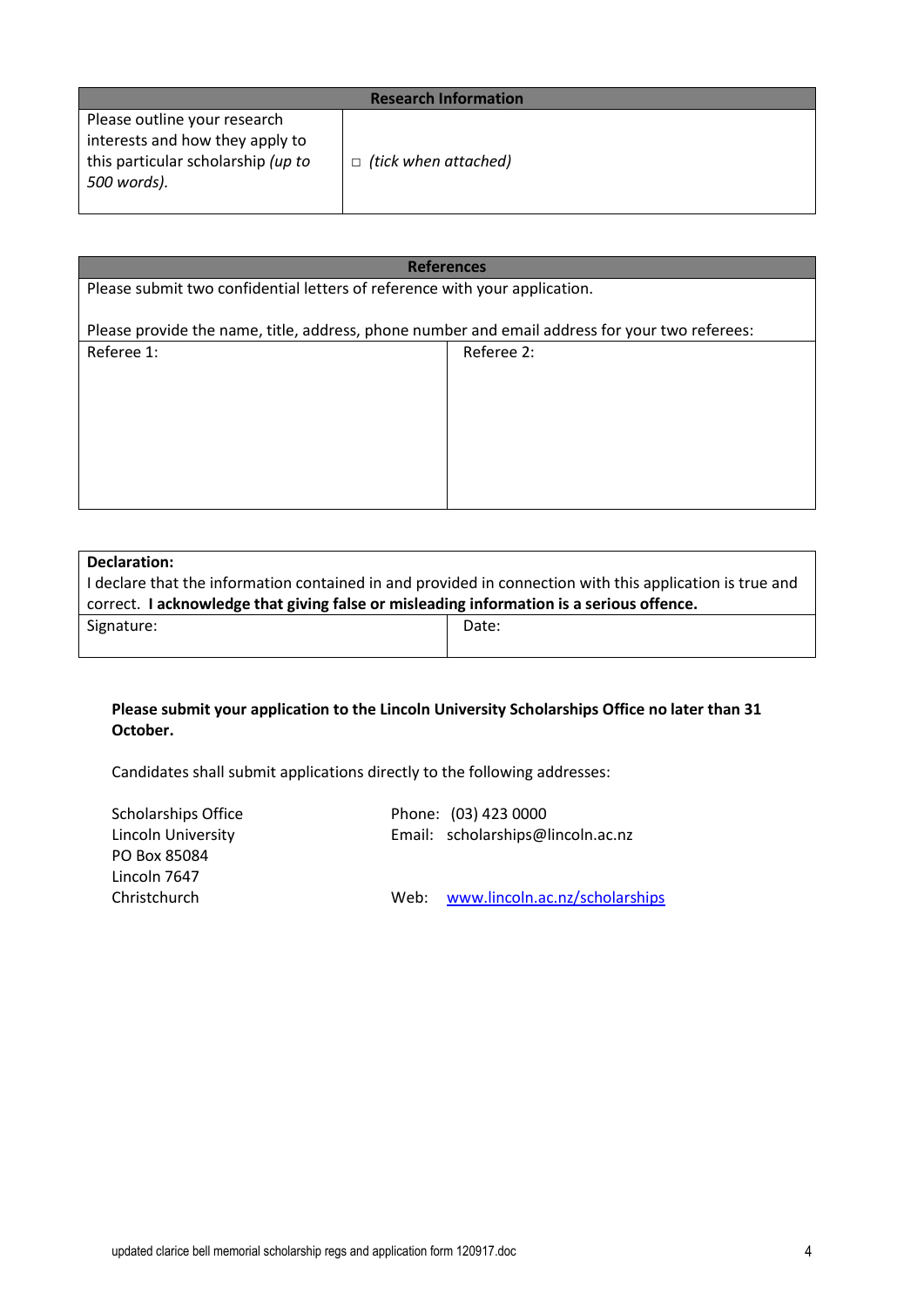

## **REFEREES REPORT**

 $\overline{\phantom{a}}$  , and the contract of the contract of the contract of the contract of the contract of the contract of the contract of the contract of the contract of the contract of the contract of the contract of the contrac **Please provide a confidential academic reference on or attached to this form, for the above named student. This reference will only be used by the Scholarships Selection Committee in determining the applicant's eligibility for the scholarship.** 

Please send this report to: Scholarships Office, Lincoln University, P O Box 85084, Lincoln 7647, CHRISTCHURCH.